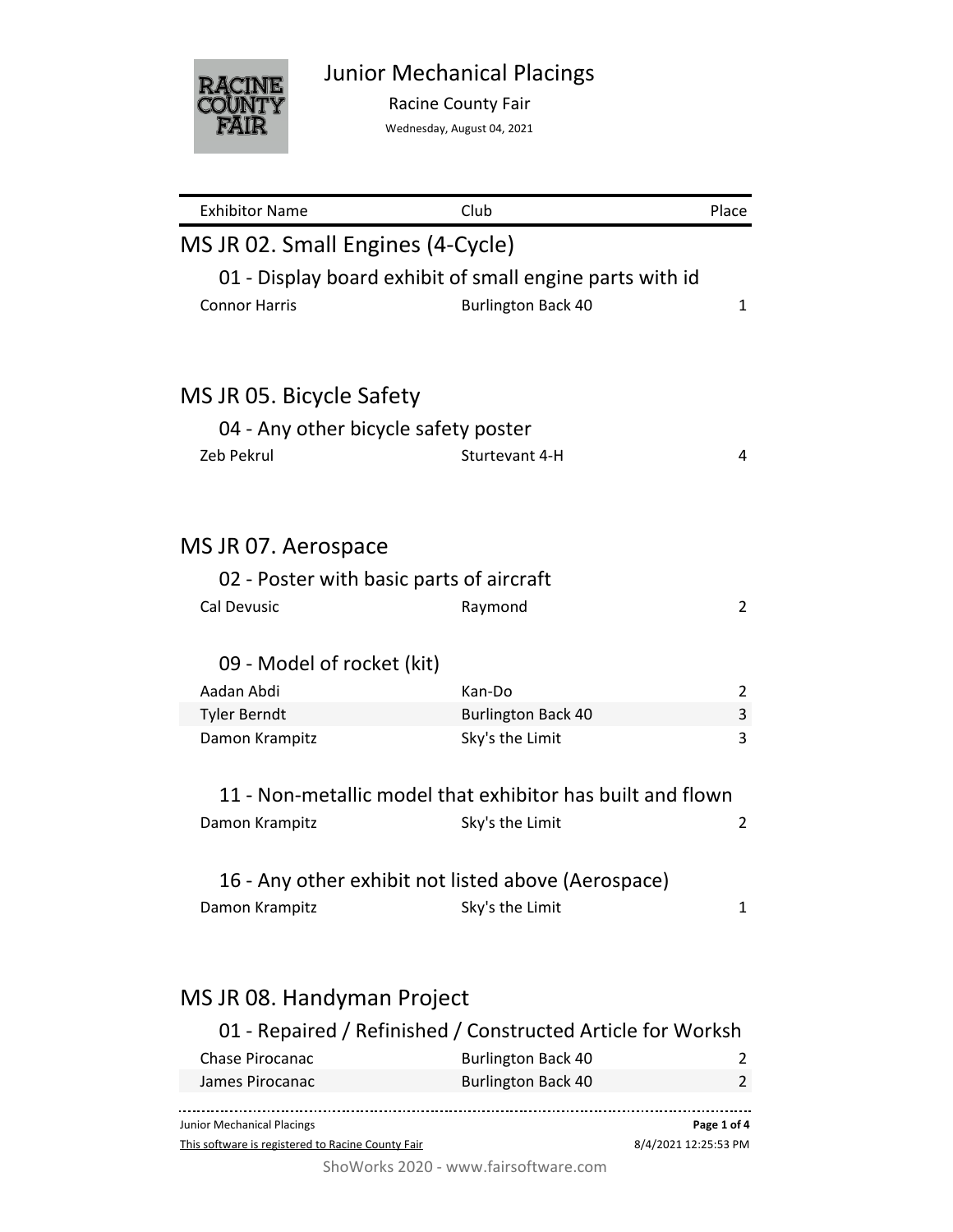| <b>Exhibitor Name</b> | Club | Place |
|-----------------------|------|-------|
|-----------------------|------|-------|

### MS JR 08. Handyman Project

01 - Repaired / Refinished / Constructed Article for Worksh

#### 03 - Repaired / Refinished / Constructed Article for Home

| Michael Andersen | Raymond                   |  |
|------------------|---------------------------|--|
| Chase Pirocanac  | <b>Burlington Back 40</b> |  |
| Ramona Holden    | Raymond                   |  |
| Jason Liberto    | <b>Burlington Back 40</b> |  |

### 04 - Repaired / Refinished / Constructed Artice for Outdoor Michael Andersen and Raymond 1 and 1

### MS JR 10. Tractor Maintenance

|               | 01 - Drawing, poster or display of Tractor Engine Componen |  |
|---------------|------------------------------------------------------------|--|
| Jason Liberto | <b>Burlington Back 40</b>                                  |  |

### 03 - Display of different fasteners used on Farm Machinery Jason Liberto **Burlington Back 40** 1

### MS JR 11. Models & Model Railroad Rules

| 04 - Military vehicle                   |        |  |
|-----------------------------------------|--------|--|
| Max Frederick                           | Kan-Do |  |
|                                         |        |  |
| 07 - Any motorized/remote powered model |        |  |

#### Tyler Licht **Burlington Back 40** 2

### MS JR 12. Legos

| Junior Mechanical Placings |                           | Page 2 of 4 |
|----------------------------|---------------------------|-------------|
| <b>Adam Pieters</b>        | <b>Burlington Back 40</b> |             |
| <b>Roger Niemiec</b>       | <b>Clover Harvest</b>     |             |
| <b>Colin Mutter</b>        | Yorkville 4-H             |             |
| Damon Krampitz             | Sky's the Limit           |             |
| Isaiah Dean                | <b>Clover Harvest</b>     |             |
| 01 - Lego display          |                           |             |

This software is registered to Racine County Fair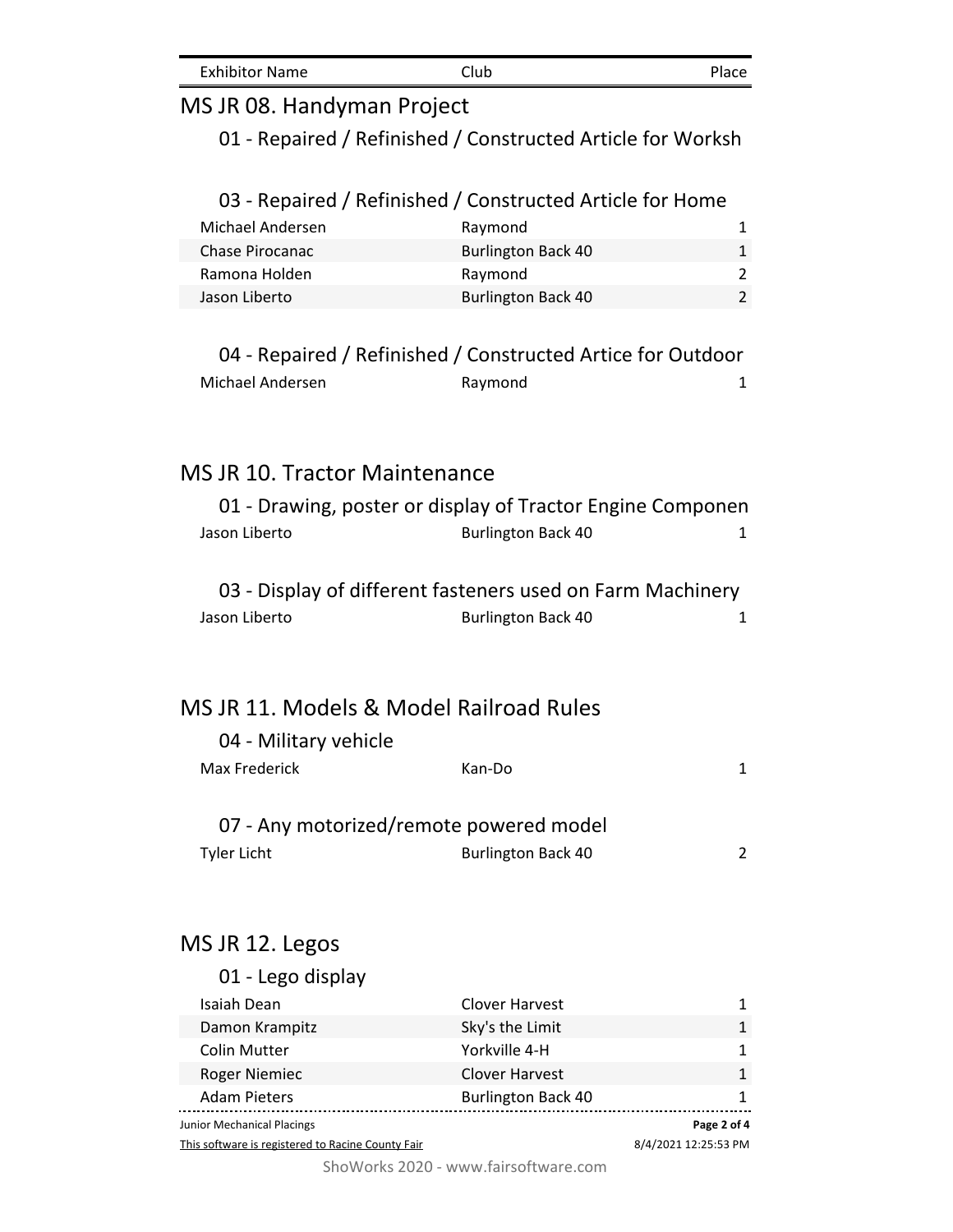| <b>Exhibitor Name</b> | Club | Place |
|-----------------------|------|-------|
|-----------------------|------|-------|

# MS JR 12. Legos

01 - Lego display

| Parker Rydelski     | Kan-Do                    | 1             |
|---------------------|---------------------------|---------------|
| Oliver Schoepke     | <b>Burlington Back 40</b> | 1             |
| Jacob Thompson      | Yorkville 4-H             | $\mathbf{1}$  |
| Matthew Von Bergen  | Yorkville 4-H             | 1             |
| Shelby Wagner       | <b>Waterford FFA</b>      | 1             |
| <b>Brooke Weber</b> | Cloverview                | $\mathbf{1}$  |
| Andrew Janes        | <b>Clover Harvest</b>     | $\mathcal{P}$ |
| <b>Quentin Rau</b>  | All 4 One                 | $\mathcal{P}$ |

### 02 - Free standing Lego creation w/o instructions

| <b>Anderson Bauer</b> | Raymond                   | 1              |
|-----------------------|---------------------------|----------------|
| <b>Kasey Brierly</b>  | Cloverview                | $\mathbf{1}$   |
| Isaiah Dean           | Clover Harvest            | 1              |
| Alec Edstrom          | Yorkville 4-H             | $\mathbf{1}$   |
| Jack Ketterhagen      | <b>Burlington Back 40</b> | 1              |
| <b>Blake Koldeway</b> | <b>Burlington Back 40</b> | $\mathbf{1}$   |
| Brady Koldeway        | <b>Burlington Back 40</b> | $\mathbf{1}$   |
| Mason Koldeway        | <b>Burlington Back 40</b> | $\mathbf{1}$   |
| Andrew Weber          | Cloverview                | $\mathbf{1}$   |
| Cole Widenski         | Raymond                   | 1              |
| Chase Byrne           | Raymond                   | $\overline{2}$ |
| Cal Devusic           | Raymond                   | $\overline{2}$ |
| Declan Matter         | Tucker 4-H                | $\overline{2}$ |
| Owen Naber            | <b>Burlington Back 40</b> | $\overline{2}$ |
| Shelby Wagner         | <b>Waterford FFA</b>      | 2              |
| <b>Roger Niemiec</b>  | Clover Harvest            | 3              |
| <b>Adam Pieters</b>   | <b>Burlington Back 40</b> | 3              |

### 03 - Lego display from a kit

| Daniel Baker         | Yorkville 4-H             | 1            |
|----------------------|---------------------------|--------------|
| Elias Dean           | <b>Clover Harvest</b>     | 1            |
| Caleb Desruisseaux   | <b>Burlington Back 40</b> | $\mathbf{1}$ |
| Cal Devusic          | Raymond                   | $\mathbf{1}$ |
| <b>Andrew Grimes</b> | Yorkville 4-H             | 1            |
| Alex Grochowski      | Yorkville 4-H             | $\mathbf{1}$ |
| Celeste Guthman      | Kan-Do                    | $\mathbf{1}$ |
| Joshua Hardin        | <b>Clover Harvest</b>     | $\mathbf{1}$ |
| Tanner Jacobson      | Cloverview                | 1            |
| Josiah Johnson       | All 4 One                 | $\mathbf{1}$ |
|                      |                           |              |

Junior Mechanical Placings

This software is registered to Racine County Fair

**Page 3 of 4**

....

8/4/2021 12:25:53 PM

ShoWorks 2020 - www.fairsoftware.com